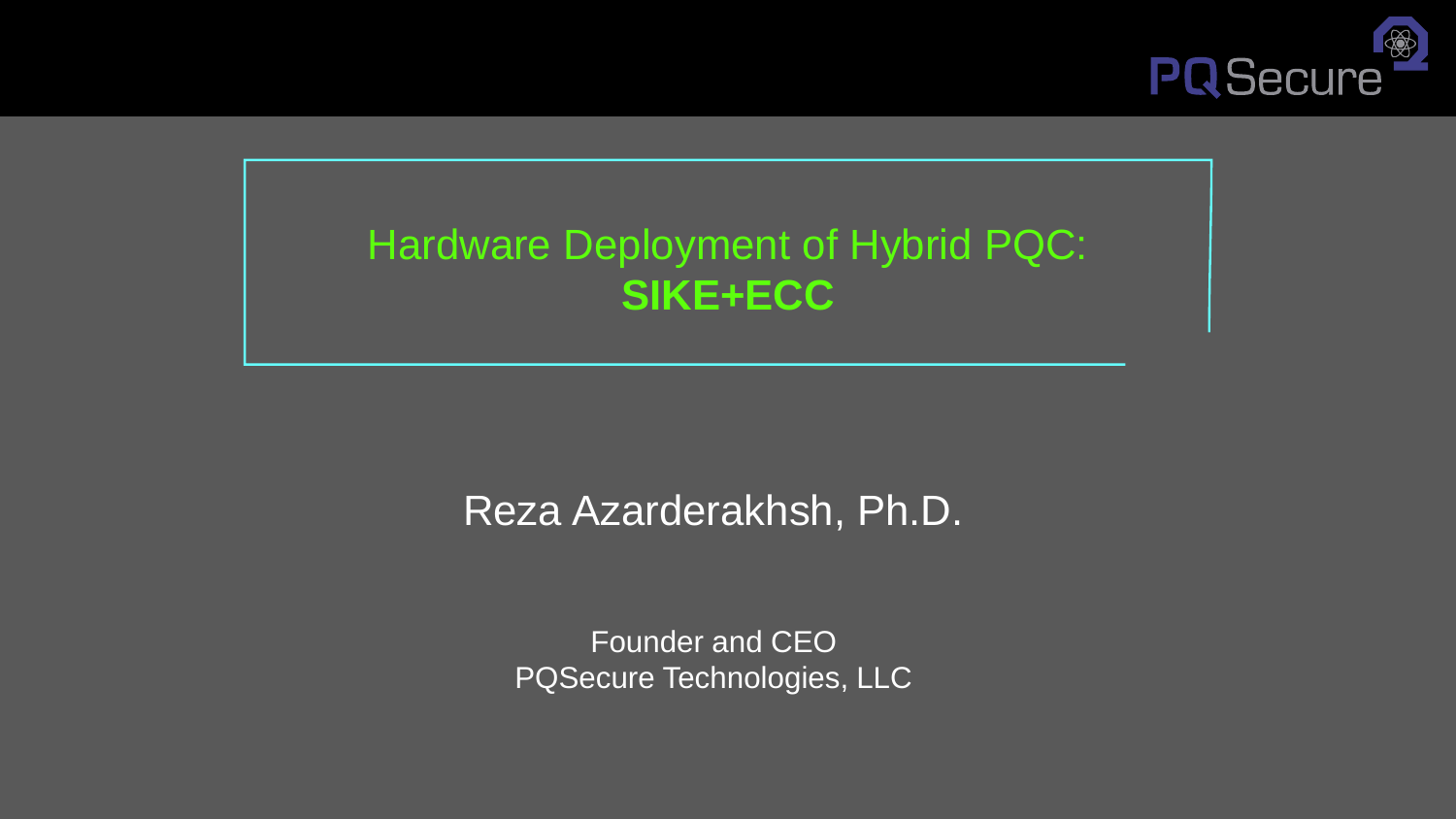# Quantum Timeline



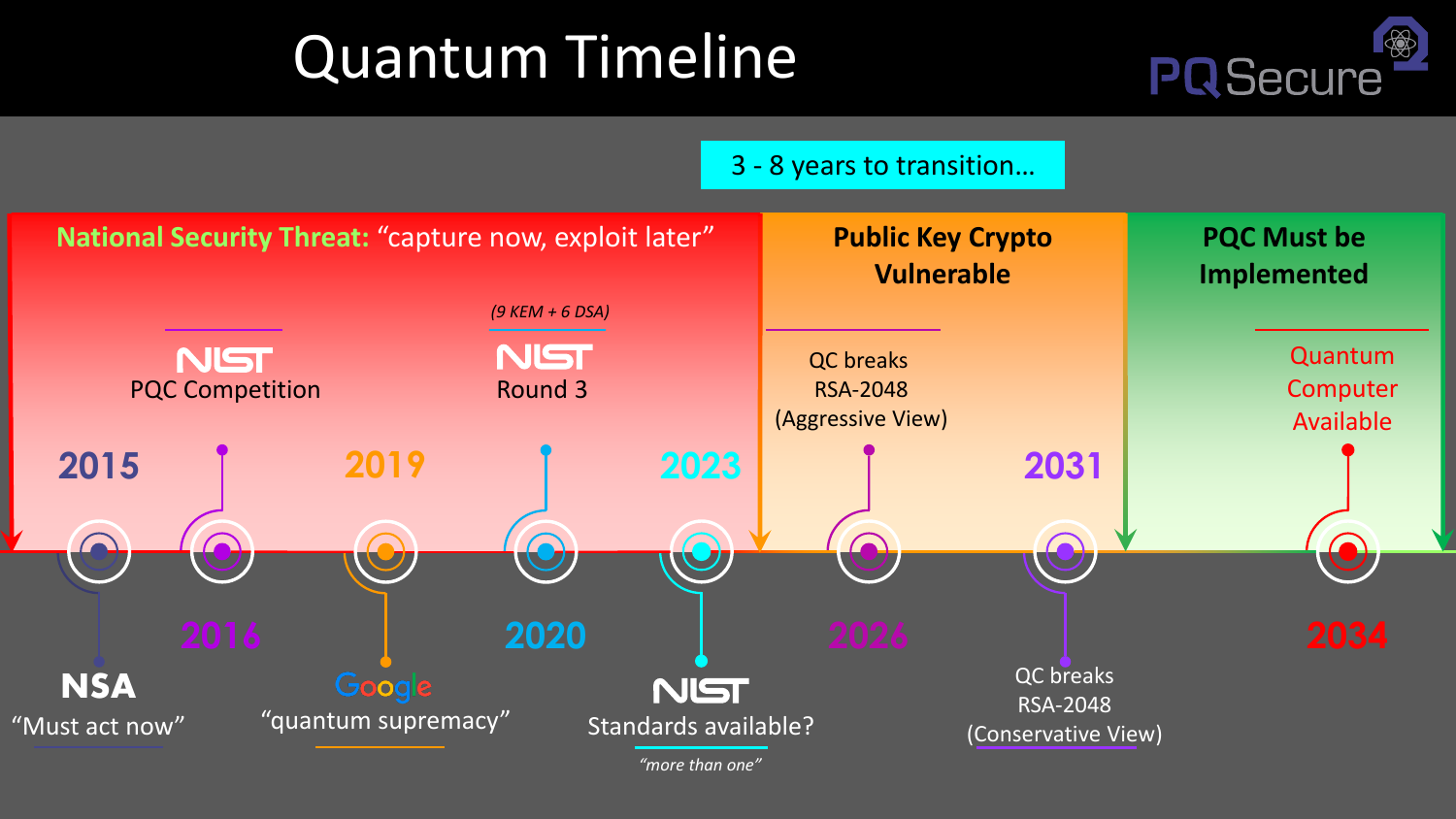## Possible Models



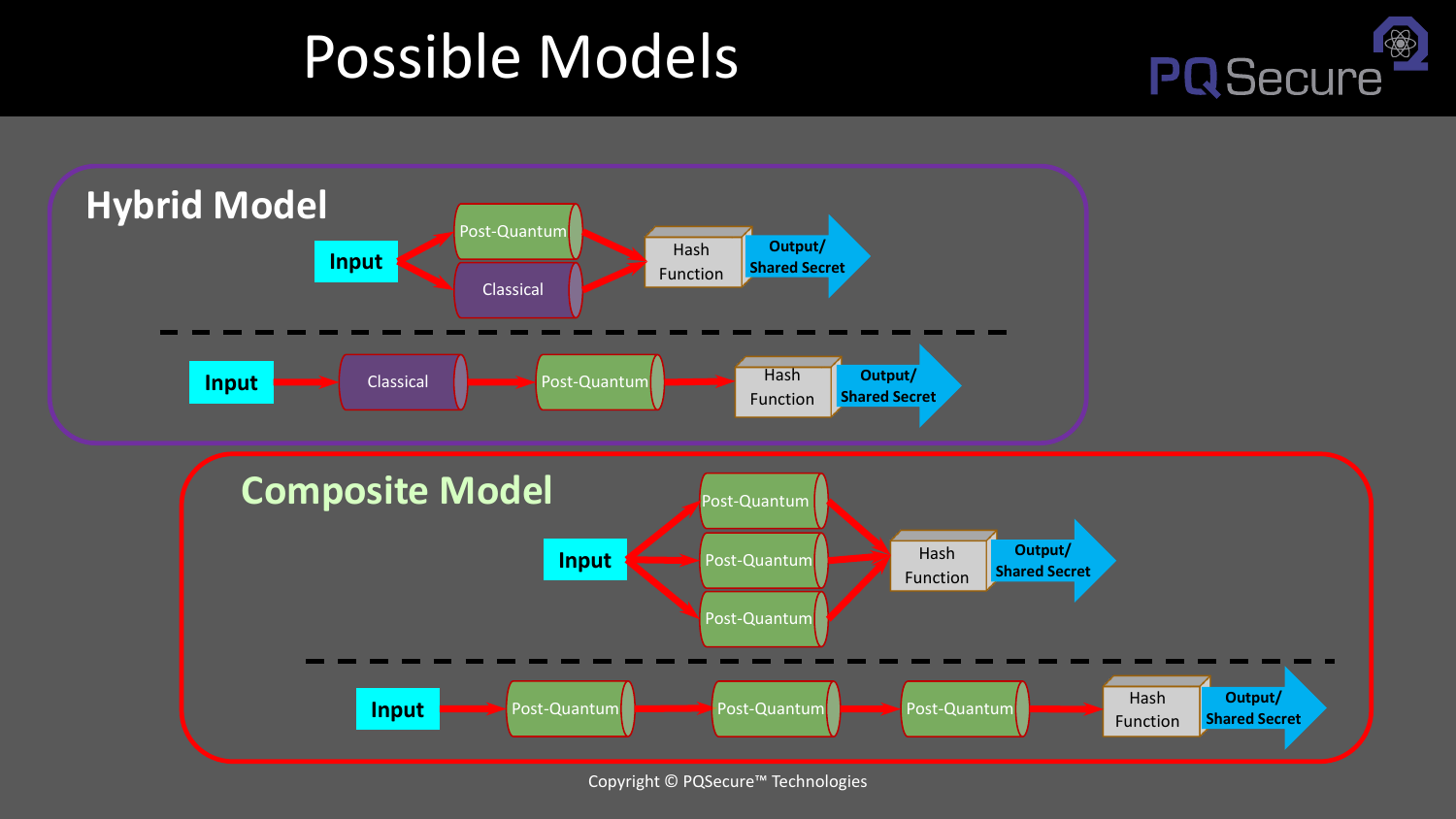# IoTs + Crypto HW Accelerators POSecure

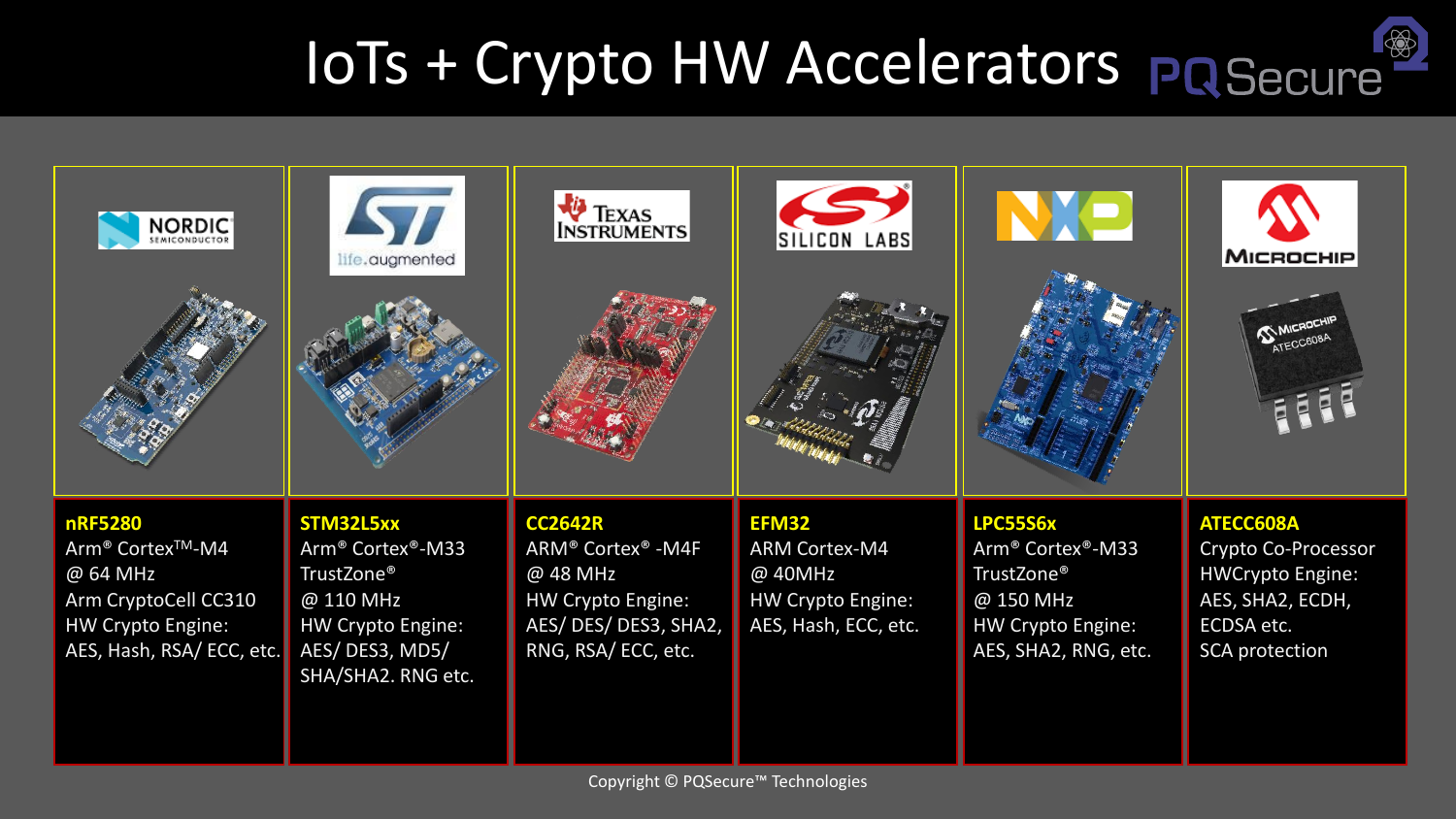### Why Crypto HW Accelerators? PRSecure  $\bigotimes$

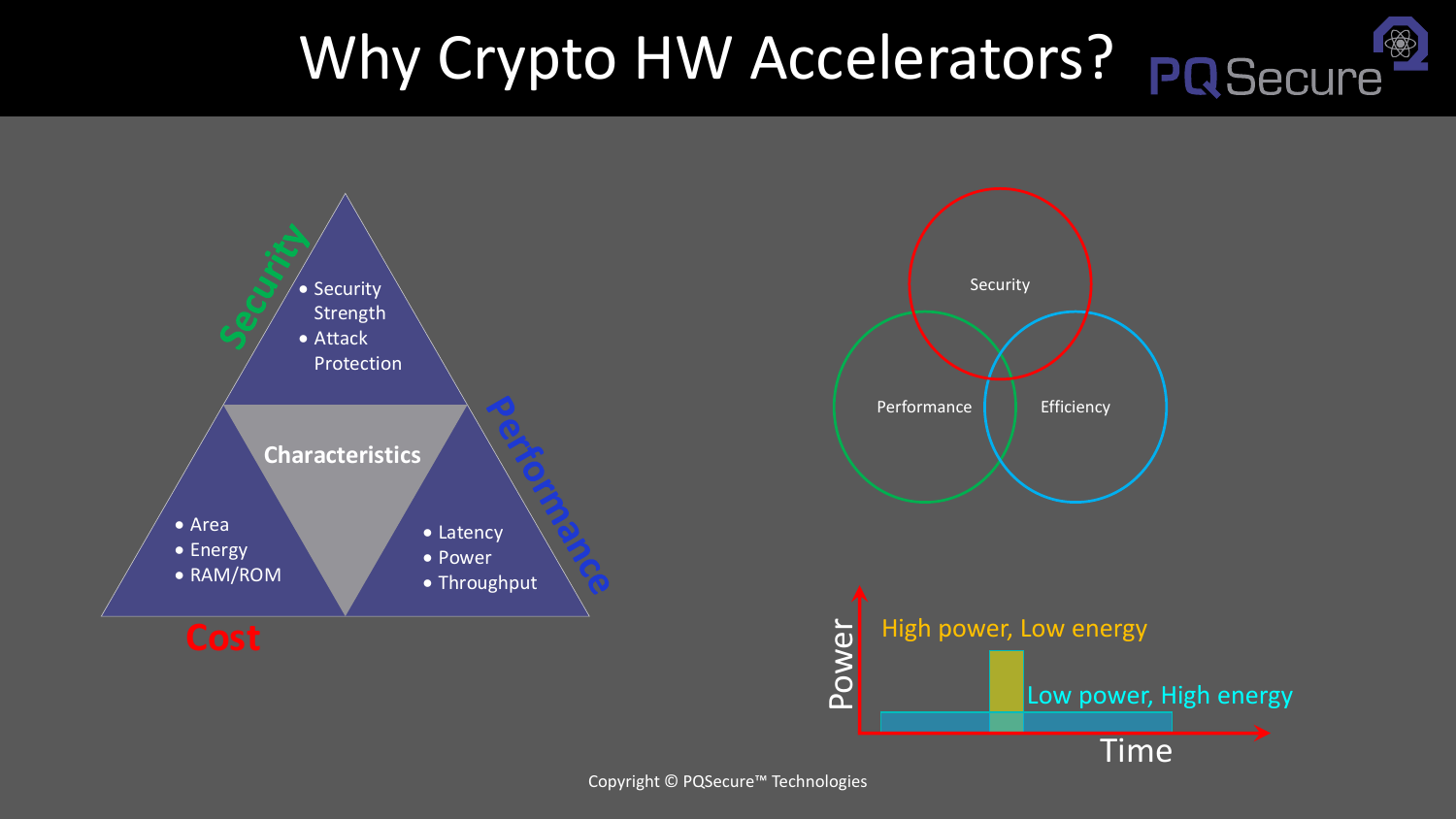



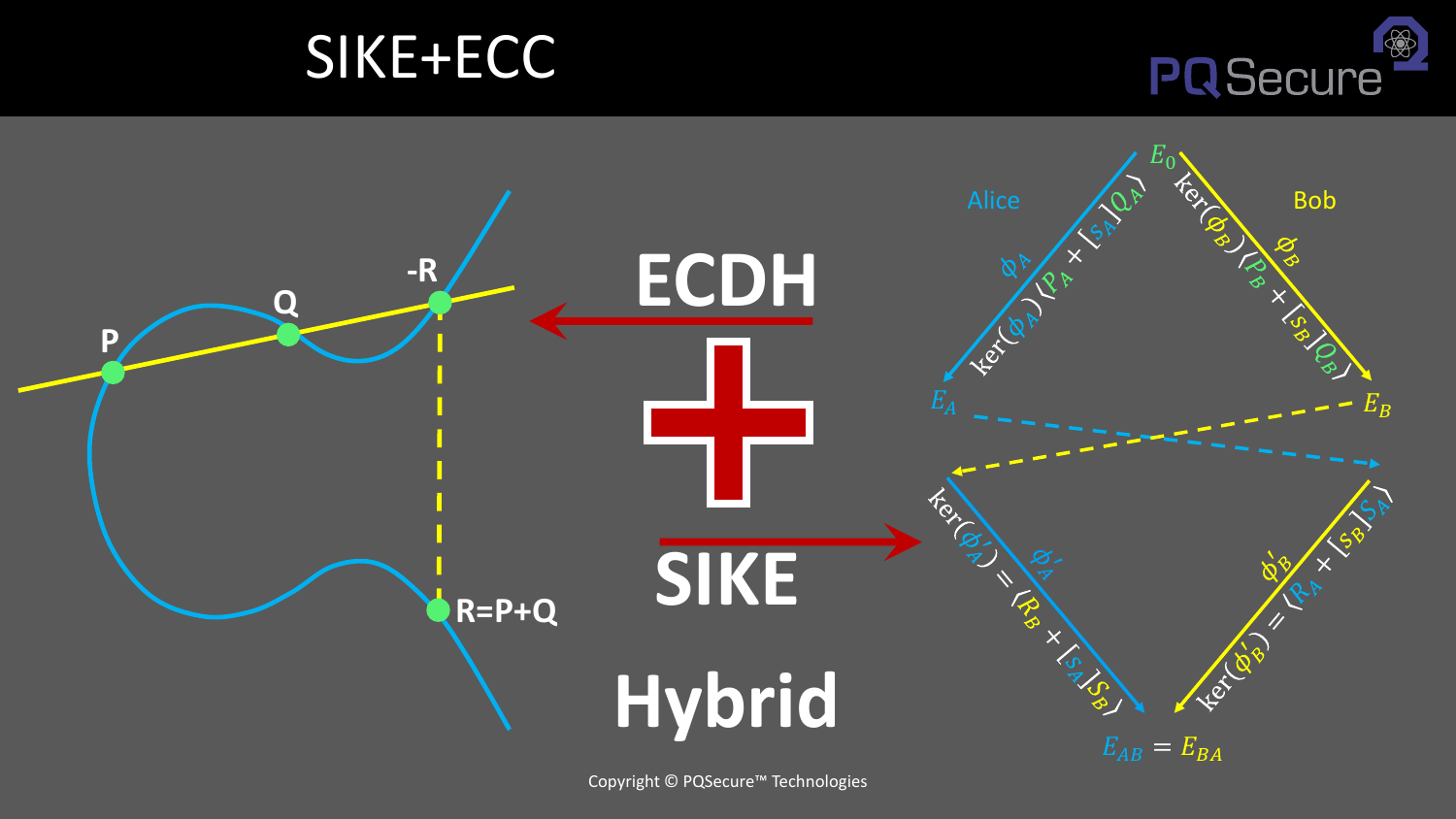## SIKE curves for ECC?



## $E/\mathbb{F}_{p^2}$  :  $y^2 = x^3 + 6x^2 + x$

- $\checkmark$  Used for all SIKE primes ( $p = 434, 503, 610, 751$ )
- **Supersingular:** Good for isogeny-based crypto but weak for classical ECC

### New/Better curves:

### **ECHD: X434, X503, X610, X751\*** and **EdDSA: Ed434, Ed503, Ed610, Ed751**

- ✓ Share SIKE primes (Same NIST security Level)
- $\checkmark$  Adapted from RFC 7748 (X25519, X448) and RFC 8032 (Ed25519, Ed448)
- ✓ Satisfy Safecurves criteria (safecurves.cr.yp.to)
- $\checkmark$  Public Keys are 55 94 bytes (\* X751: CLN-2016)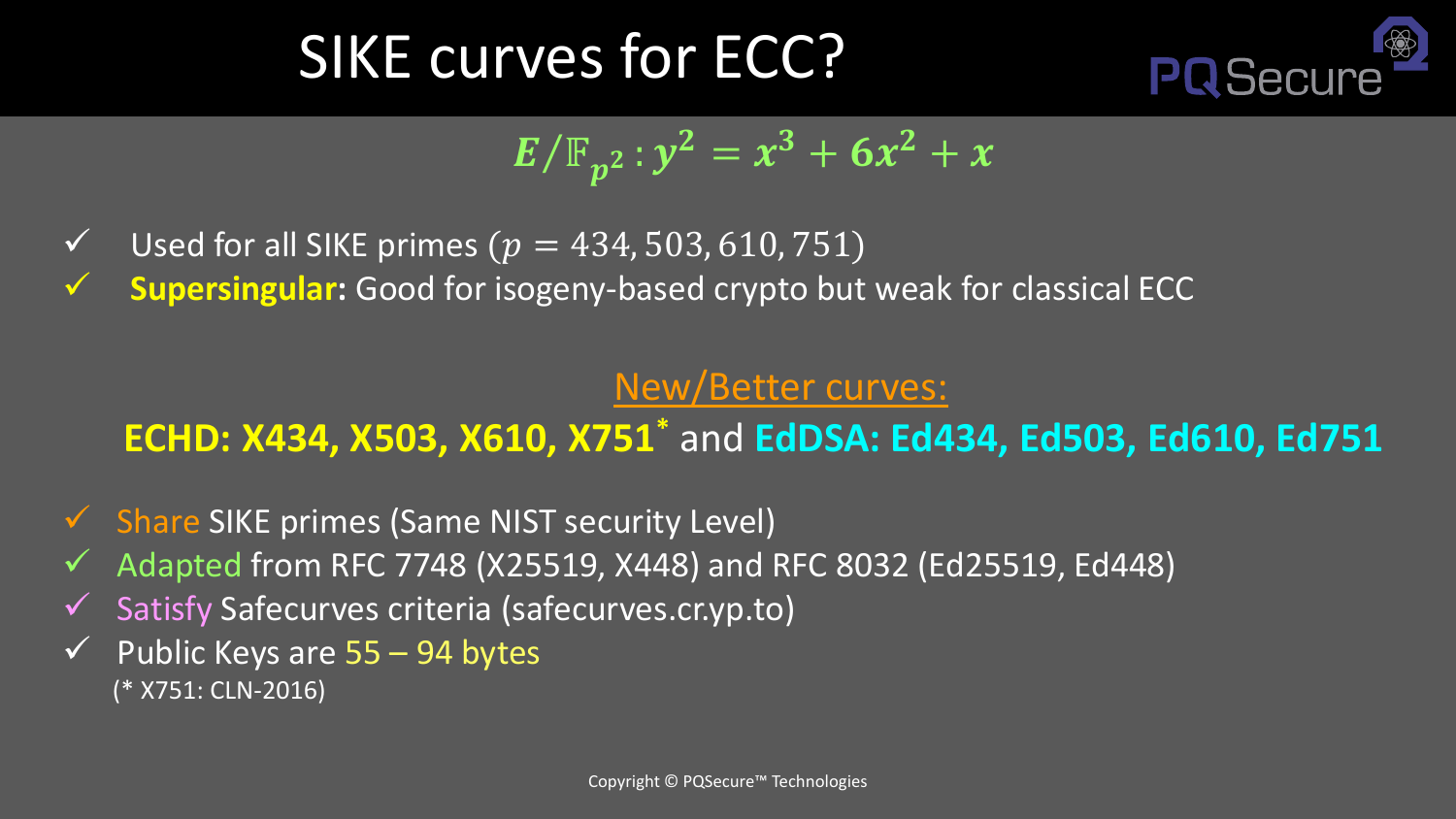## Choices for ECDH



#### Similar Curves for all SIKE primes (sizes in bytes)

| <b>SIKE</b> |                      |               |            | <b>ECDH</b> |                            |                                    |               | <b>SIKEX</b>  |            |
|-------------|----------------------|---------------|------------|-------------|----------------------------|------------------------------------|---------------|---------------|------------|
| Scheme      | <b>NIST</b><br>Level | Public<br>Key | Ciphertext | $a$ coef    | <b>Base</b><br>$x$ -coord. | <b>Pollard Rho</b><br>Attack (ops) | Public<br>Key | Public<br>Key | Ciphertext |
| p434        | 1                    | 330           | 346        | 439,322     | $\overline{4}$             | 2215.4                             | 55            | 385           | 401        |
| p503        | $\overline{2}$       | 378           | 402        | 308,290     | 2 <sup>1</sup>             | 2249.8                             | 63            | 441           | 465        |
| p610        | 3                    | 462           | 386        | 1,135,802   | $\overline{2}$             | 2303.5                             | 77            | 539           | 563        |
| $*$ p751    | 5                    | 564           | 596        | 624,450     | 3                          | 2374.2                             | 94            | 658           | 690        |

Montgomery form:  $E/\mathbb{F}_q$  :  $by^2 = x^3 + ax^2 + x$  s. t.  $a, b, x, y \in \mathbb{F}_q$ 

\* X751: CLN-2016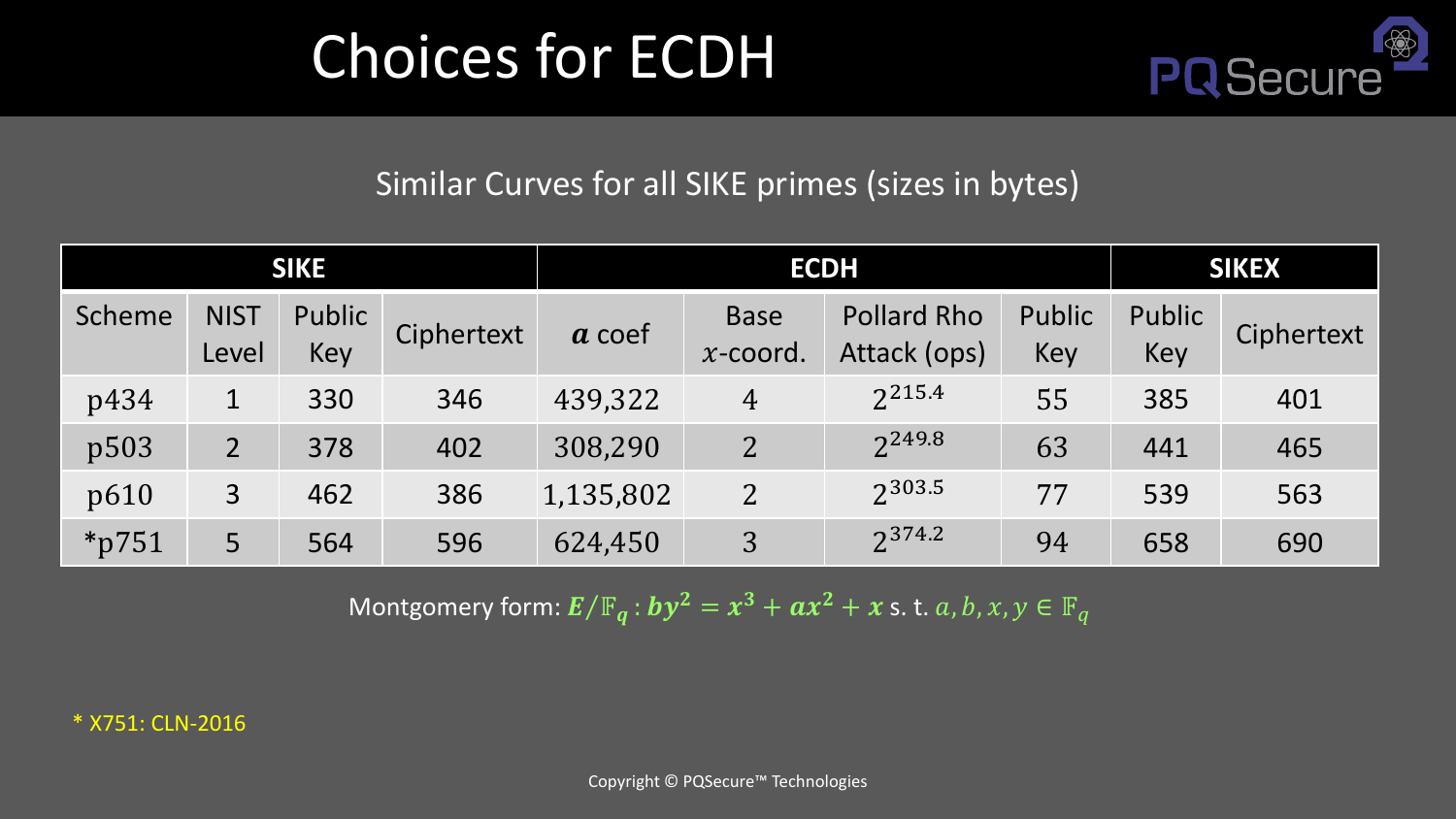#### SIKEp434 + X434 = SIKEX434 **PQSecure**

 $\frac{1}{2}$ 

| <b>Client</b>                                        |                                | <b>Server</b>                                                                          |  |  |
|------------------------------------------------------|--------------------------------|----------------------------------------------------------------------------------------|--|--|
| 1. ECDH Keygen ePK<br>2. SIKE Keygen sPK             | <b>Client Hello</b>            |                                                                                        |  |  |
|                                                      | ${ePK, sPK}$<br>55<br>330      | 3. ECDH Keygen eCT<br>4. ECDH Compute Shared<br>Secret eSS<br>5. SIKE Encapsulate sCT, |  |  |
|                                                      | <b>Server Hello</b>            |                                                                                        |  |  |
| 7. ECDH Compute Shared<br>Secret eSS'                | ${eCT, sCT}$ <sub>55</sub> 346 | sSS<br>6. $Z = KDF(ess, sSS)$                                                          |  |  |
| 8. SIKE Decapsulate sSS'<br>$9. Z = KDF(ess', sSS')$ | <b>Handshake Complete</b>      |                                                                                        |  |  |
|                                                      | <b>Application Data</b>        |                                                                                        |  |  |
| 10. $AES-256-CCM$ , key = Z                          |                                | 10. AES-256-CCM, $key = Z$                                                             |  |  |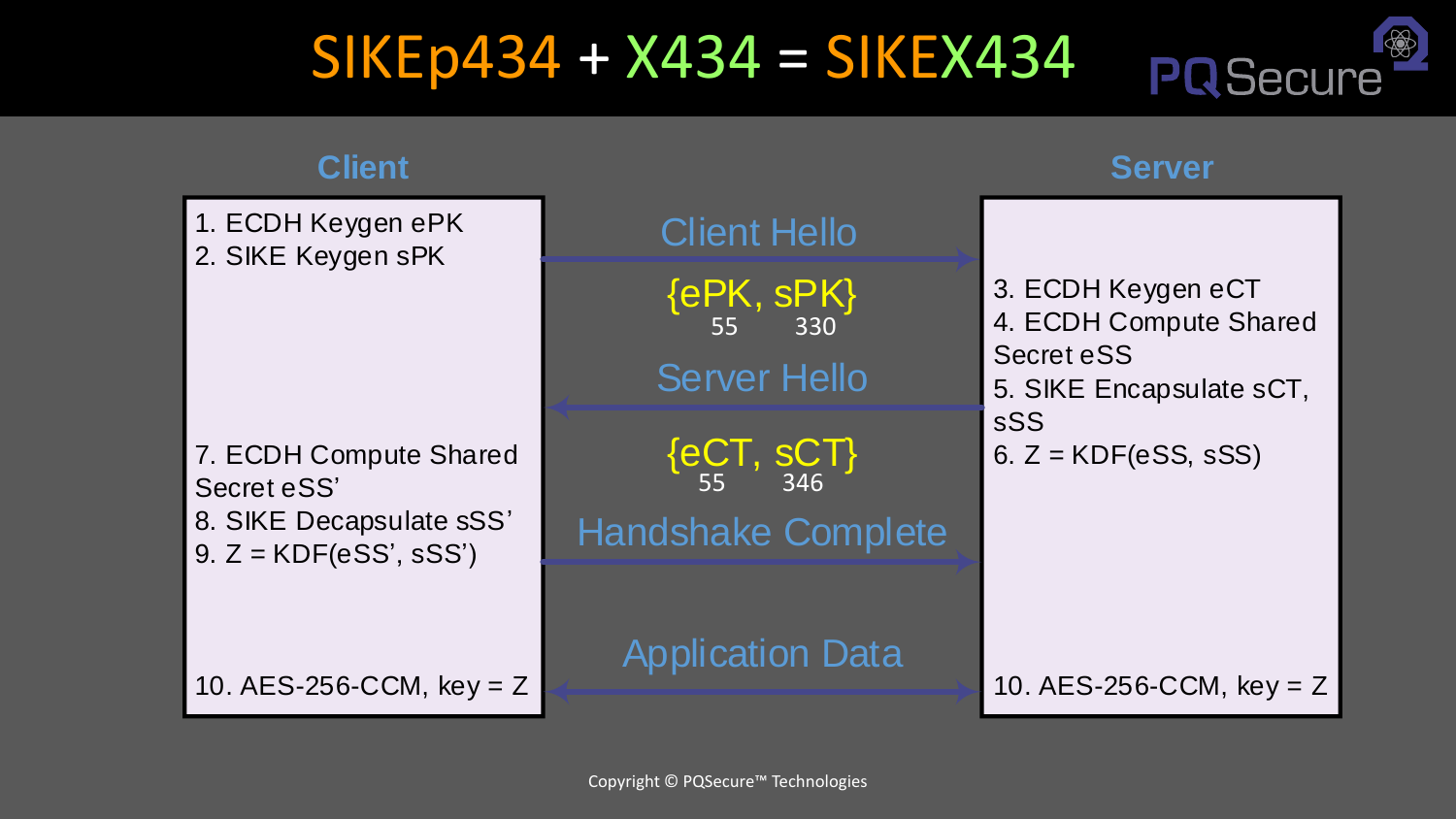### SIKEX434 Hybrid Key Exchange PQ Secure  $\bigcirc$

## $S$ IKEp434 + X434 = SIKEX434

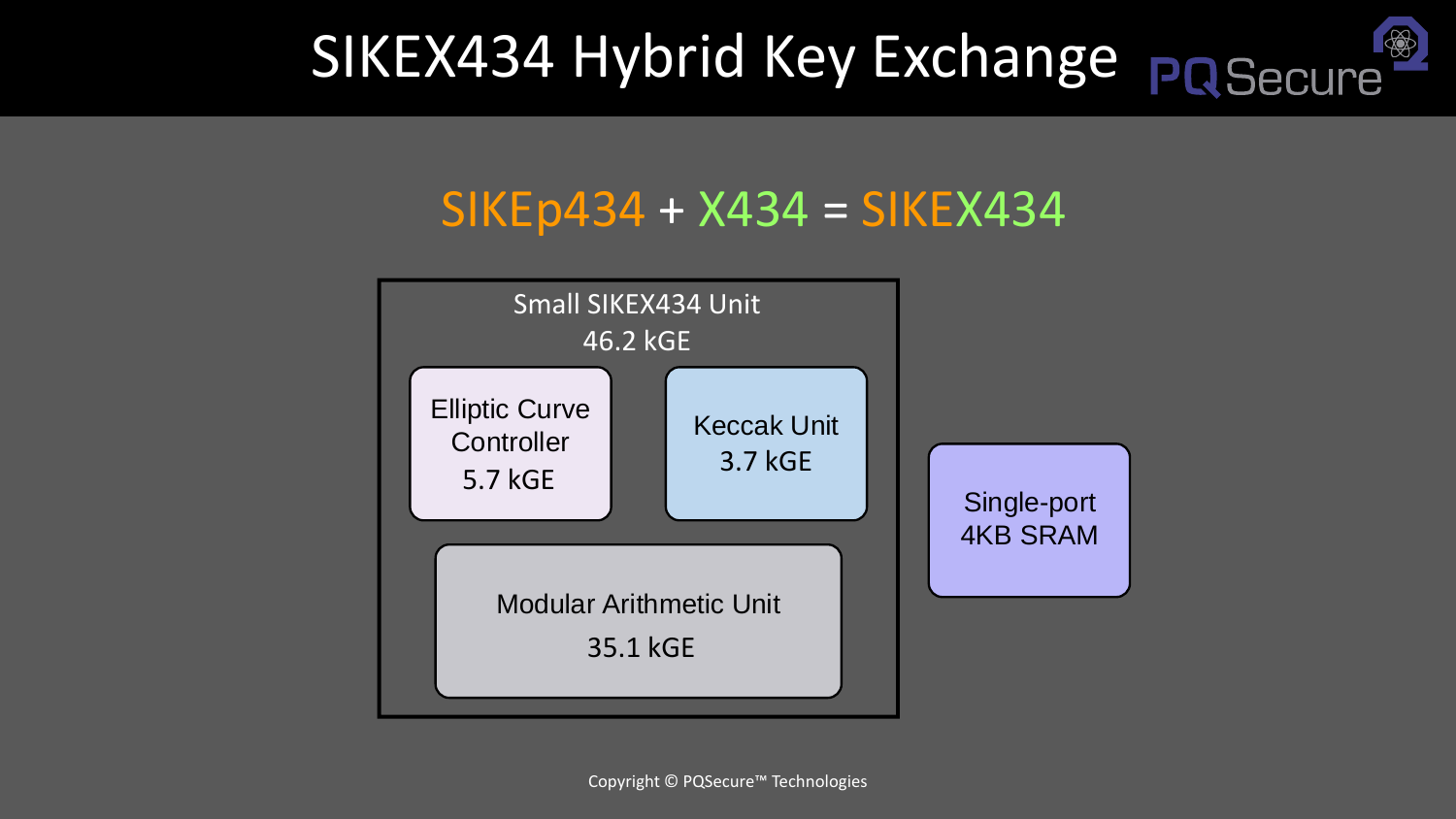#### SIKE: Software vs. Hardware **PQ**Secure

 $\bigcirc$ 

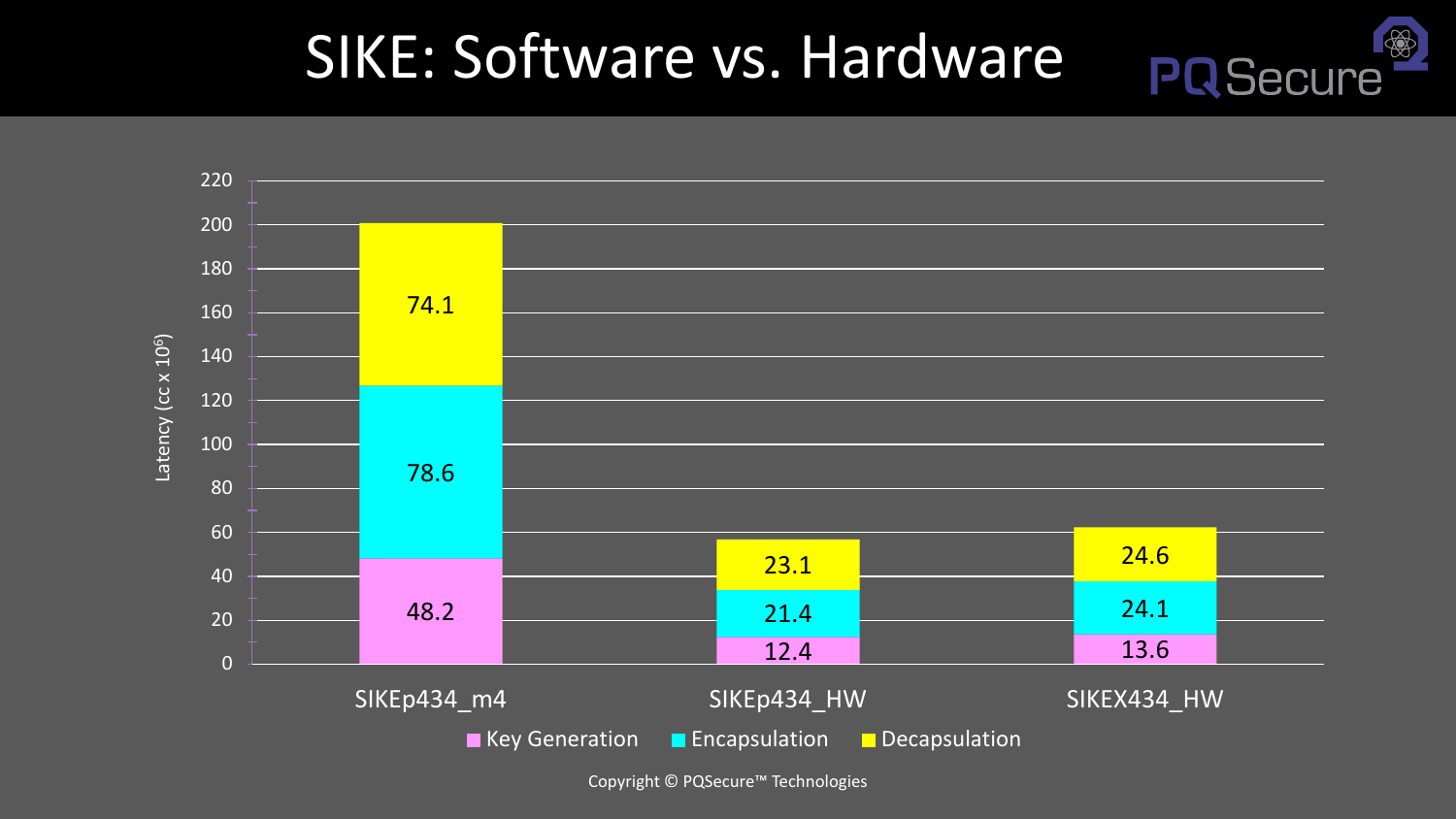## SIKEX434 Timing Breakdown

Note: X434 operations are performed twice in full SIKEX434 operation

**PQSecure** 

₩

■X434 Keygen ■X434 Key Agree ■ SIKEp434 Keygen **SIKEp434 Encap** SIKEp434 Decap